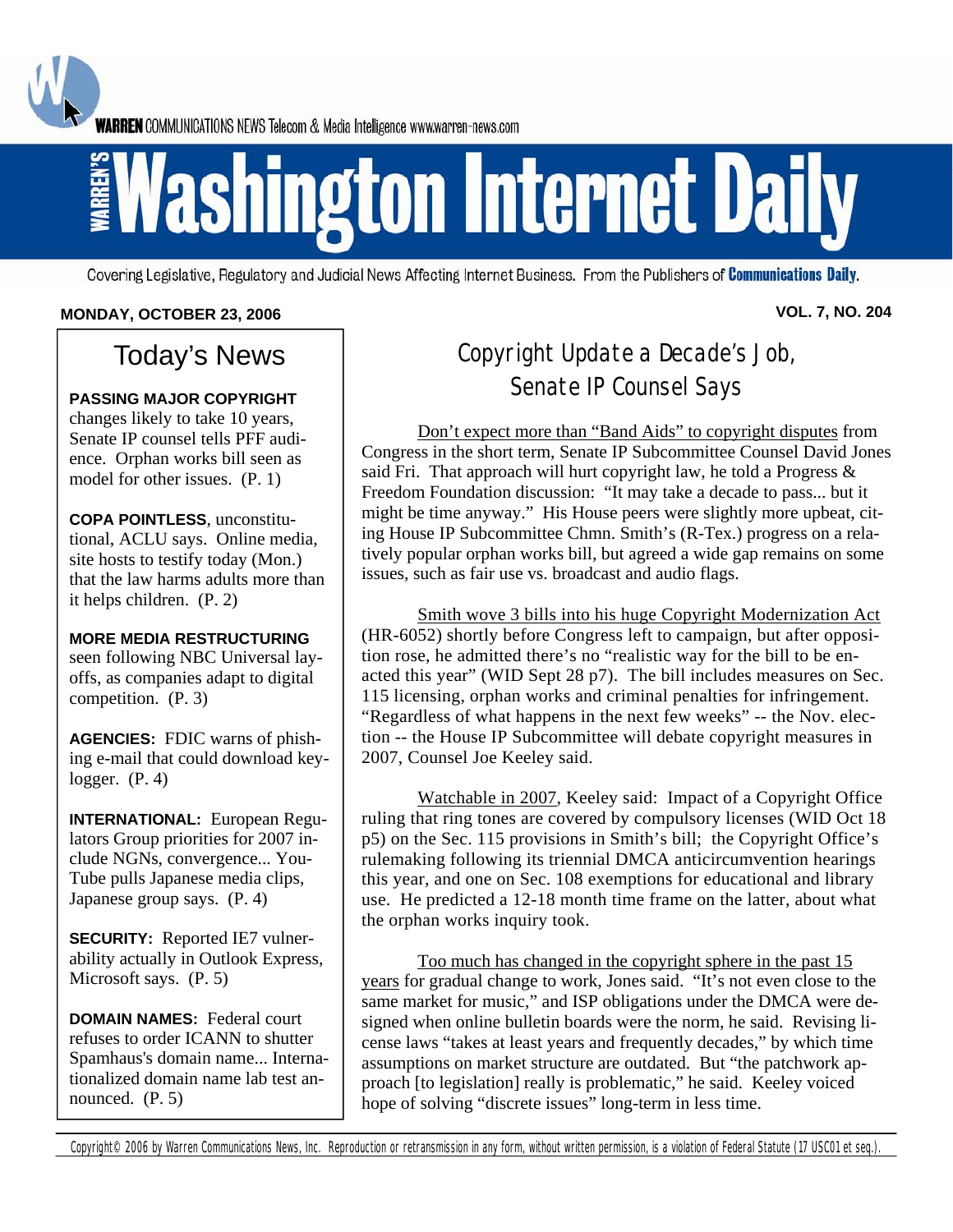#### **2—WASHINGTON INTERNET DAILY MONDAY, OCTOBER 23, 2006**

 Smith's orphan works bill should be the model for seeking input from and mediating among divergent interests, speakers said. Jones called the Senate's orphan works bill "not ready for prime time," but said it mirrored Smith's approach, which Senate IP Chmn. Hatch (R-Utah) likes -- limiting liability for users who do a "reasonably diligent" search for copyrighted works' owners before incorporating them in a new work. The biggest dispute is what comprises a "good faith" search, said Keeley. Visual arts groups want a detailed list of conditions users must meet to qualify for limited liability; others want flexibility for courts or the Copyright Office. "For copyright legislation, [support] was pretty much near-unanimous," Keeley said.

 Revising Sec. 115 on compulsory licensing has been a nightmare from the start, Keeley said, noting his first hearing as a subcommittee staffer was on Sec. 115. The scope of the section, which under Smith's bill could extend to "incidental" copies of digital files used only for smoothness of delivery and playback, is the big disagreement, he said. The "incidentals" dispute isn't "one of those split-the-baby issues" that could be compromised effectively.

 Amy Levine, aide to Rep. Boucher (D-Va.), said her boss still wasn't satisfied with the latest language in the Sec. 115 bill, which didn't extend an exemption from licensing to satellite radio devices that can record and "disaggregate" music. The underlying problem is that "more and more analogous business models" -- performance and distribution of digital music -- "are being treated more and more differently under the laws," said Jones, who backs the Smith bill's language. Not really, Levine said: Satellite radio companies already pay royalties for their devices' recording functions under the Audio Home Recording Act (AHRA), and with no digital output on a device, music can't be moved elsewhere. "Congress has spoken to the issue" via AHRA, she said: Why "double-dip" and make satellite radio pay for both performance and distribution licenses? "Music becomes a commodity" that artists decreasingly control under Boucher's preferences, Jones said.

 The broadcast and audio flags couldn't be more different in their industries' approach to legislation, Jones said: The broadcast flag is "not a bad Band Aid, as far as Band Aids go." Whereas the broadcast industry has discussed possible technologies and standards for a flag for a year, the RIAA hasn't been at a single meeting of the flag technical working group, Levine said. Record labels haven't figured out what behavior they want to block via flag -- mass redistribution or personal use some would call fair, Jones said. They should take care not to push for flag protections on computer chips themselves, some of which are so ubiquitous they're used in toasters, and should focus on device purpose, he added. "It's unclear who the champion would be" for an audio flag bill in either chamber, Jones said.

 Asked if Boucher would back giving the FCC jurisdiction over the broadcast flag, Levine said sure - but a bill would have to exempt local news and educational programming. And it would have to be merged with House Commerce Committee Chmn. Barton's (R-Tex.) fair use bill (HR-1201), which rightsholders loathe. Fat chance, Keeley said to laughter.

 Analog hole legislation is bad news for requiring specific technology, Levine said. It would require companies to pay a \$10,000 licensing fee for technology to prevent digital to analog conversion and reconversion, a "huge boon that Congress is dropping in the lap" of an as-yet-unnamed company, she said. Asked if Boucher would support a bill that removed the proprietary language, she said it's "something worth looking at." -- *Greg Piper*

#### Age Verification 'Burdensome'

# Witnesses, Advocates to Tell Court to Strike Down Online Child Protection Law

 The Child Online Protection Act (COPA) doesn't cover instant messaging, e-mail and other increasingly popular forms of Internet communication, making it both "unconstitutional" and "ineffective," ACLU staff counsel Chris Hansen said on a conference call by opponents of the law Fri.

To e-mail readers: By using our e-mail delivery service, you understand and agree that we may use tracking software to ensure accurate electronic delivery and copyright compliance. This software forwards to us certain technical data and news-letter usage information from any computer that opens this e-mail. We do not share this information with anyone outside our company, nor do we use it for any commercial purpose. For more information about our data collection practices, please see our Privacy Policy at www.warren-news.com/privacypolicy.htm.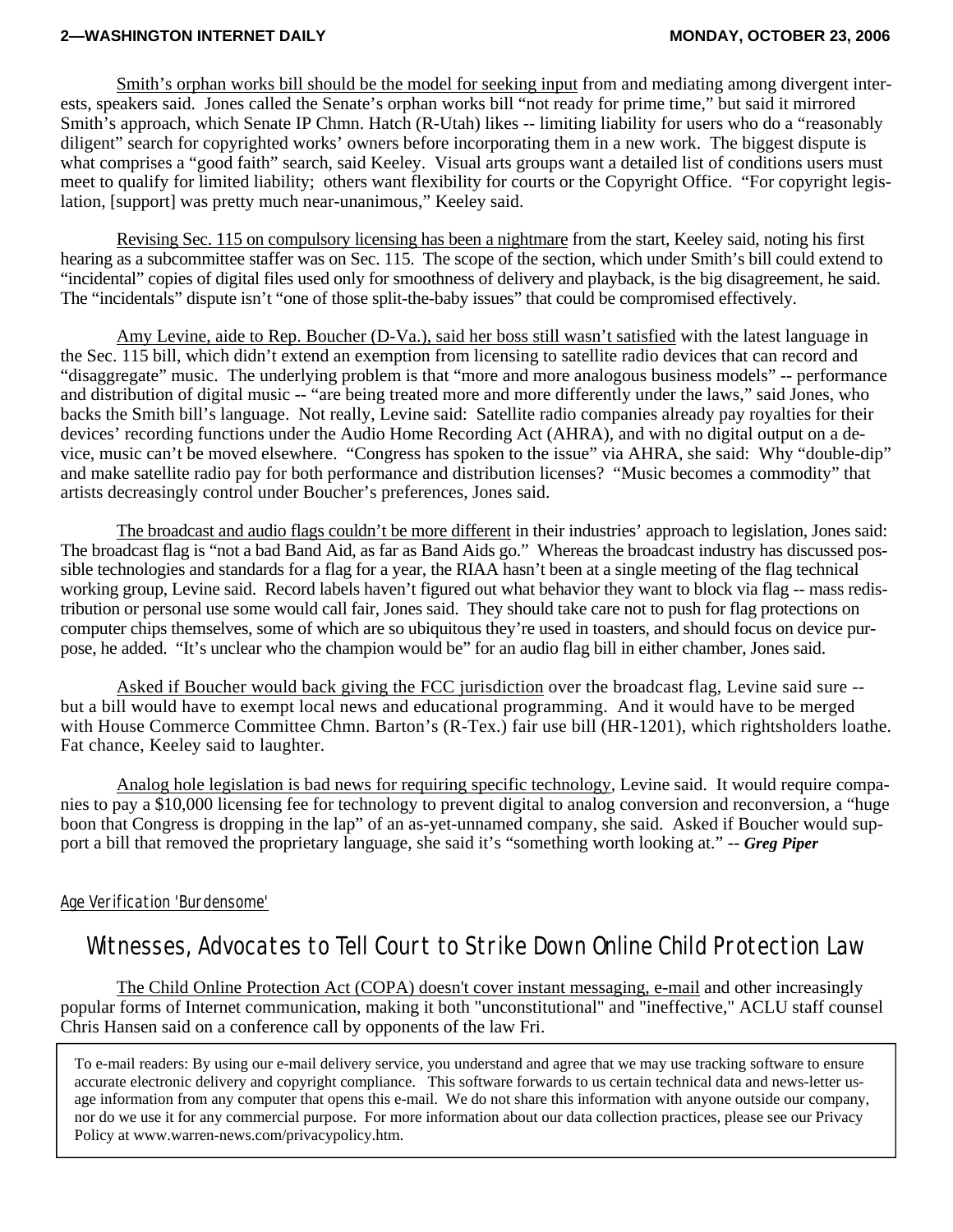The law -- which imposes penalties up to \$50,000 daily and up to 6 months in jail for hosting material considered harmful to minors -- will be tested starting today (Mon.) in U.S. Dist. Court, Philadelphia. *ACLU v. Gonzalez* was remanded by the Supreme Court after a slim majority suspended the law (WID June 30/04 p1). Children's advocates have pushed for years for legislation like this, said Enough is Enough Pres. Donna Rice Hughes: "We haven't had any type of a 'cyberwrapper'" to protect children... It's an absolute disgrace." Hughes worked on the COPA Commission, which helped draft the law.

 In a preview of her testimony, Salon.com editor-in-chief Joan Walsh said COPA would financially and journalistically harm online magazines like Salon.com, which frequently publish "explicit" but newsworthy content. "It's not theoretical to us; we really feel that we would be constantly vetting our content for things that could be over the line," she said. Salon and others hosting risque content would have to verify users' ages, a "quite burdensome" process, she said. The online magazine, which offers free, ad-supported content, resorted to a subscriberonly model during the hard days of the dot-com bust. Requiring logins and passwords eliminated most of the site's traffic, she said. COPA "would really threaten our continued existence," she said.

 The operator of SexualHealth.com, a medical FAQ site, said the law would put him and his partners at risk of criminal prosecution and prevent teens and adults from learning answers to important -- but often embarrassing - - health questions. Mitchell Tepper said it also would give parents and guardians a "false sense of security."

 Salon and others have fallen victim to the ACLU's "smokescreen," Hughes said: "There are always these little poster-child people that the ACLU parades out there and puts the scare tactic onto them, making them think that they are going to be potentially liable."

 Parents, not the govt., should take responsibility for protecting their children online, Walsh said. The ACLU proposed Internet content filters as an alternative to the law. The filters -- now included in many ISPs' startup software and in Microsoft's soon-to-be-released Vista operating system -- aren't perfect, but at least they're "less restrictive [and] more narrowly tailored," Hansen said. If the court sides with the ACLU, the govt. will have to start from scratch, drafting new legislation -- and it's already too late, Hughes said: "We've already lost a whole generation of kids. -- *Alexis Fabbri*

#### Writing's on the Wall

# NBC Universal Layoffs Bring Spotlight to Industry-Wide Changes

 Layoffs and restructuring at NBC Universal will probably propagate through other media, as companies react to new media such as Internet content delivery, industry officials and observers told us. "It's inevitable. It's a combination of reduction and expansion. What you'll find initially is some traditional jobs will be changed," said Pulvermedia CEO Jeff Pulver: "It's a long time coming, but it's clear to me there are some smart people that are understanding the impact of broadband on the future of TV and media."

 Companies will have to reallocate resources including staff into digital platforms like broadband and mobile, Pulver said. Indeed, NBCU said much of the savings it realizes from cutting 700 jobs by 2008, reducing its programming costs and closing an MSNBC studio in N.J., will be put back into "higher-growth" areas such as its digital assets. "We have to understand that the changes of the next 5 years will dwarf the changes of the last 50," NBCU TV Group CEO Jeff Zucker said in a press release.

 TV stations groups have already taken steps similar to NBCU's announcement. "We see the writing on the wall," LIN TV Exec. Vp.-Digital Media Greg Schmidt told us: "The process is going on in most companies, but NBC chose to sort of make an announcement to make a point of it." For instance, LIN recently switched to a more automated production system, reducing the number of people it takes to put a live newscast on the air. That frees up personnel to handle digital media tasks, Schmidt said.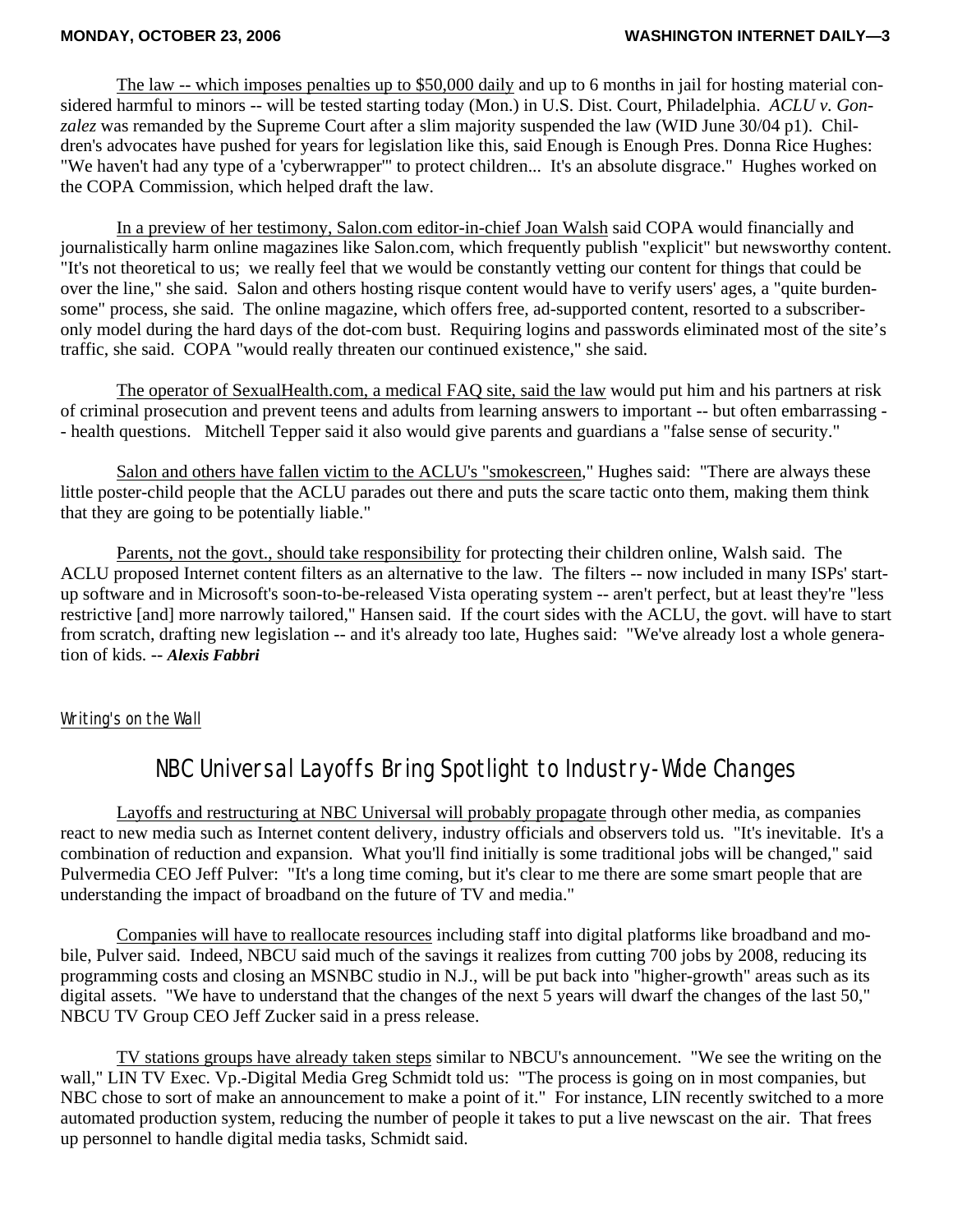#### **4—WASHINGTON INTERNET DAILY MONDAY, OCTOBER 23, 2006**

 Digital media revenue might be small now, but developing it is a priority, Schmidt said: "A lot of these things we're investing in are not going to produce instant revenues but they will produce growth, which is something that our core business is not producing right now."

 Big media companies like NBCU and Disney will adapt well, but changes in media distribution will threaten TV stations, Pulver said: "The TV affiliate model may be screwed." Broadband video will let independent companies compete for local ad dollars and give TV broadcasters competition they're not ready to handle, he said.

 Broadcast networks still provide a venue for high-quality program and deliver large audiences to advertisers, but their effectiveness is diminishing, said BIA Financial Vp Mark Fratrik in a written statement. Under NBCU's cost reduction plan, the network will no longer produce high-cost drama programming for 8-9 p.m. That decision shows advertisers aren't interested in paying to reach the network's smaller audience at that hour, he said. "They [NBCU] have to continue to invest in other distribution channels... to move their product to all audiences, young and old," he said.

#### Share Price Trumps Product Quality?

 NBC Universal's spending on Telemundo shows broadcasters are eyeing Hispanic audiences for growth amid competition from online media including YouTube, said media investor Leo Hindery, who helped arrange \$150 billion in mergers. Zucker's remarks Thurs. illustrate media targeting general audiences are more vulnerable to competition than niche products, Hindery said: "He didn't talk about cutting back Telemundo."

Broadcasters and cable operators alike are grappling with the Google phenomenon of programming moving online, Hindery said: "Google is a competitor to NBC but it's also a competitor to Comcast." NBC touted its online business, saying digital sales will exceed \$1 billion by 2009. "Recent growth has been driven by initiatives such as the partnership between Yahoo and Telemundo" to start a Web site targeted to Hispanics, said NBC.

 One prominent Internet investor said there's still money to be made in mainstream programming. "I think there is plenty of opportunity," HDNet Chmn. Mark Cuban said: "The question is which comes first, investing in great content, or earnings per share. Companies are so worried about share price, they lose sight of product quality." -- *Josh Wein, Jonathan Make*

## Agencies

 The FDIC warned that a new phishing e-mail had gone out in the agency's name, similar to one in Sept. (WID Oct 3 p4) but with a more malicious link. The e-mail asks recipients, who are named in the subject line, to click a link that will "implement the LinkBank System" -- but the link downloads an executable file that's "likely installing a keylogger or similar piece of malicious software," the agency said in a consumer alert.

## International

 Next-generation network (NGN) deployment and convergence are top new priorities for telecom regulators in 2007, the European Regulators Group (ERG) said. A revised EU e-communications regulatory framework in EC review won't take full force for years, but national regulators already face NGN challenges demanding "clear and timely guidelines" for a harmonized approach, an ERG work program said. The time is right to diagnose potential technical, economic and legal problems that could persist in an NGN environment and study regulatory affects of blurring of boundaries between access and core networks, it said. Regulators also will consider convergence issues such as access to networks and content and bundling of broadband services, with its related consumer protection issues. Work on older issues will go on, said the ERG, whose work plan includes: (1) Responses to EC proposals for regulatory framework changes. (2) More work on ways to gauge VoIP, wholesale broadband access, local loop unbundling and other best practice indicators for market competitiveness. A public hearing on the ERG draft work program is set for Nov. 7 in Brussels -- erg-secretariat@ec.europa.eu.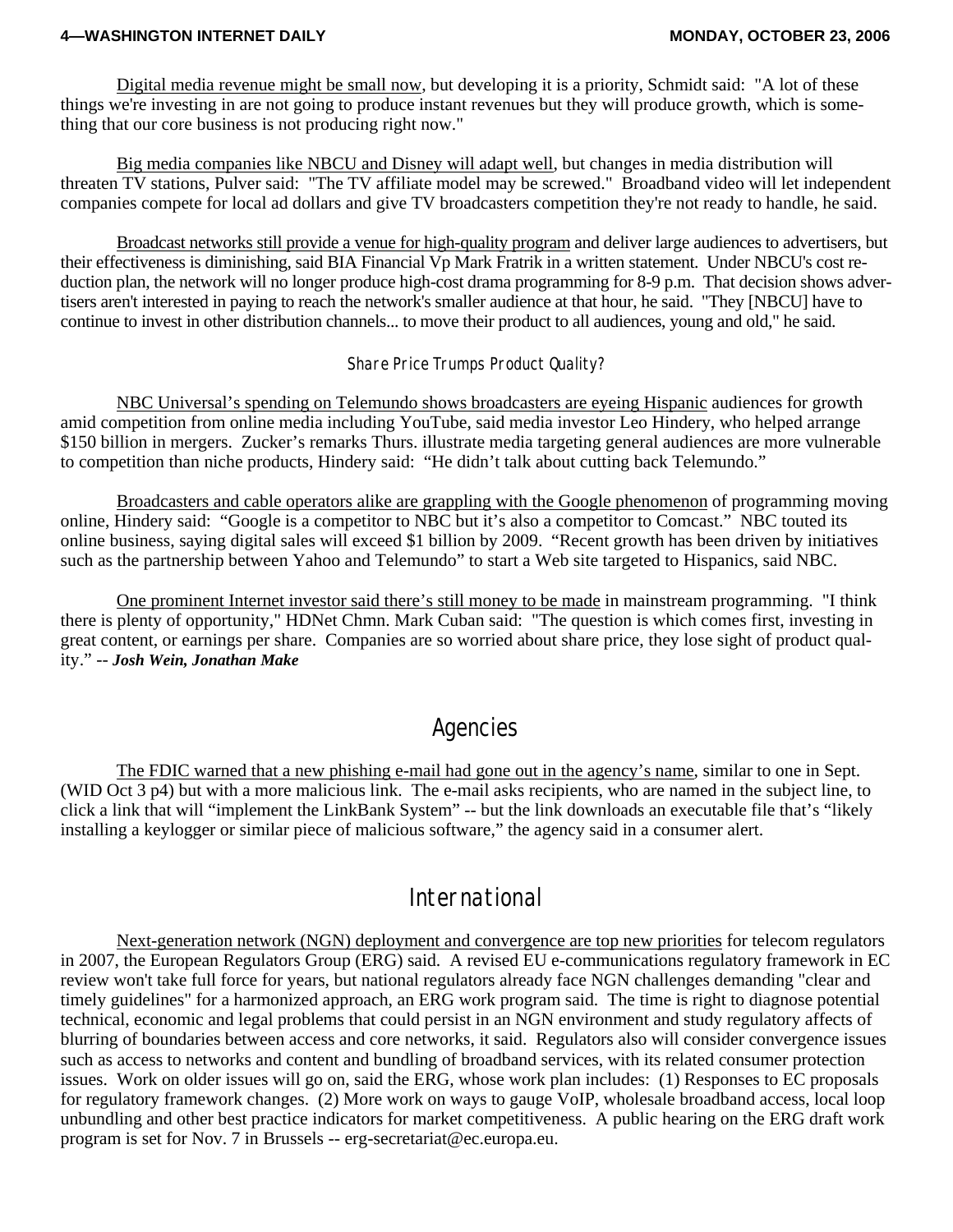YouTube pulled nearly 30,000 clips following a complaint from Japanese media companies, according to the Japanese Society for Rights of Authors, Composers & Publishers, Reuters reported. The Society said it would ask YouTube to proactively screen for copyrighted content. It represents 23 TV networks, movie distributors and other media companies. YouTube and the Society couldn't be reached for comment.

---

 German customers were presented 2 new TV products during the Munich Media Days last week. Deutsche Telekom officially launched its IPTV product that's part of a triple play package. The start of IPTV based on DT's new VDSL backbone had been delayed by the debate among DT, the German govt. and the EC about regulation of the VDSL network. Users get 100 TV channels, about 60 free, and can chose among 1,800 films from the video on demand database. Together with a flat rate fast Internet and flat rate DSL telephony, users pay €80-90 monthly. DT board member Walter Raizner said every broadcaster was invited to join the platform, which is based on Microsoft software, a fact that has been criticized because of its proprietary interfaces. The 2nd announcement came from German private broadcasters Pro Sieben and Sat1, who launched ProSiebenSat.1 Mobile TV over Mobil TV Germany's platform. In addition to their monthly cell bill, mobile TV costs €4.95 per month. Traditional broadcasters and cable companies complain that the new services are free from strict German media regulation and enjoy competitive advantages. -- *ME*

### **Security**

 For those worried that Internet Explorer 7 was buggy from the start, Microsoft offered reassurance: It's just another vulnerability in an older program. On the Microsoft Security Response Center blog, Christopher Rudd said the cited bug in IE7 actually was found in Outlook Express, although the browser is "the vector for the vulnerability itself," he said. The company doesn't know of the vulnerability being exploited in any attacks but is monitoring the situation, he said. Security company Secunia said Thurs. the vulnerability came from an error in the handling of redirections using the "mhtml:" universal resource identifier, which "can be exploited to access documents served from another website" and disclose sensitive information. It recommended disabling active scripting support to fix the problem. The SANS Internet Storm Center said the purported IE7 vulnerability was "nothing new" -- it surfaced in April -- but confirmed the vulnerability was actually in Outlook Express. The group's tests found that the vulnerability can retrieve data only from the Web page where it's displayed, and only when a user is logged in, say, at a banking website.

#### Domain Names

 A federal court declined to order ICANN or registrar Tucows to suspend Spamhaus's domain name, saying the relief requested was too broad. Spamhaus was sued in Ill. state court in July on claims it wrongfully blacklisted mail from e360 Insight, which calls itself an opt-in e-mail marketing company but which Spamhaus contends is a spammer (WID Oct 11 p1). Spamhaus got the suit moved to the U.S. Dist. Court, Chicago, but it then withdrew from the case. A default judgment and permanent injunction were entered against the spam-cop this month. When Spamhaus declined to remove e360's Internet Protocol addresses from the list, the plaintiff sought an order requiring ICANN or Tucows to suspend the spamhaus.org domain. U.S. Dist. Judge Charles Kocoras denied the request Oct. 19, saying there's no indication ICANN and Tucows aren't "independent entities, thus preventing a conclusion that either is acting in concert with Spamhaus to such a level" that they could be bound by an order against Spamhaus. Moreover, Kocoras said, a suspension would cut off all lawful online activities of Spamhaus through its domain, not just those complained of: "While we will not condone or tolerate noncompliance with a valid order of this court, neither will we impose a sanction that does not correspond to the gravity of the offending conduct." Spamhaus is seeking review of the default judgement in the 7th U.S. Appeals Court, Chicago.

---

 Stockholm-based Autonomica AB will conduct a lab test of internationalized top-level domains to gauge their viability and effect on the security and stability of the domain name system, ICANN said Fri. Results are expected by the Dec. board meeting in Sao Paolo, Brazil. If the lab test is successful, a live test will follow.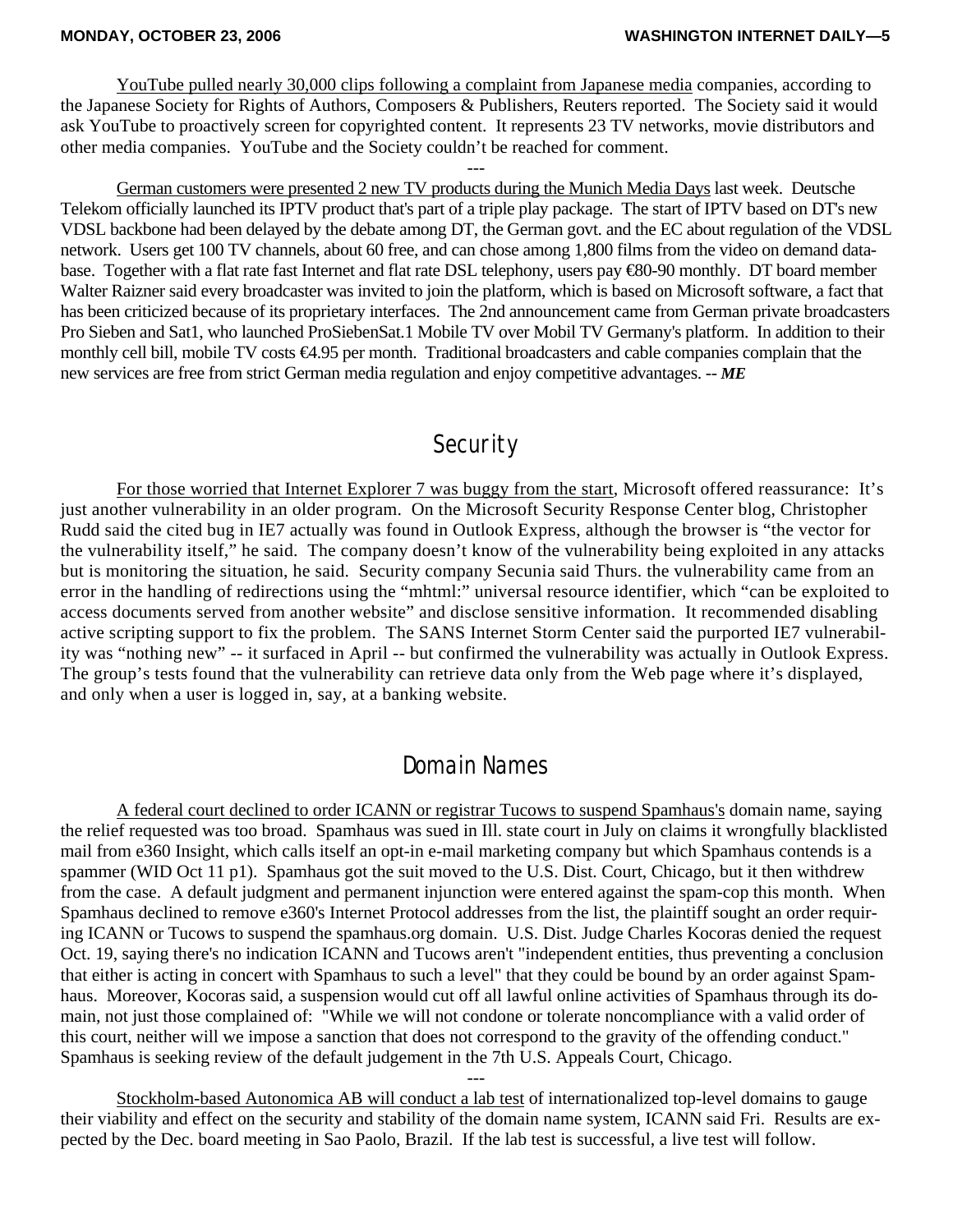# Industry Notes

 Google's profit nearly doubled in the 3rd quarter from a year earlier, rising to \$733 million from \$381 million. Revenue rose 70% to \$2.7 billion, and its traffic acquisition costs were \$825 million, or 31% of ad revenue. International business did particularly well "in a seasonally weaker quarter," CEO Eric Schmidt said.

--- Wired News released code developed by a contributor that found what it called predatory patterns in MySpace user profiles -- contradicting MySpace claims that it was impossible to develop code to do such a thing. Results from searches using the code led to an arrest in Suffolk County (N.Y.) on attempted child endangerment charges, writer Kevin Poulsen said. "Anyone is free to take the software, look at it, validate (or invalidate) the methodology, discuss, tinker and improve the code," he said. But he warned the code wasn't a "plug-and-play application for average parents or concerned citizens who want to protect specific children who have MySpace accounts." The code requires a Web server, MySQL database server and some knowledge of Perl scripts. "This code is a starting point for human reporting," Poulsen said.

--- Streaming video traffic at News Corp.'s MySpace is poised to grow now that the company has made it easier for users to add videos to their websites and begun highlighting user-created video on its homepage, Pali Research analyst Richard Greenfield wrote in a note. "Video growth is set to accelerate notably over the next few months due to [these] technical changes," he said.

---

 A Google Earth partner is searching for automated public alert data to publish on the imaging service, officials said at an ITU-sponsored meeting last week. "Neopolitan will entertain requests from any alerting agency worldwide to publish their official, public alerts into the Neopolitan/Google Earth infrastructure," said Andrew Rogers, system architect at Neopolitan, which works on Google Earth systems. The data could be in the common alerting protocol standard or a different format, said Frank Robles, Neopolitan CEO: "We are doing Amber Alerts in the US as well as earthquakes for the planet." The company is also looking for disease control data, Robles said: "Anything that the public needs to know about... What is very important however is that these data points have a specific longitude/latitude component." -- *SB*

--- A new online video sharing service compensates content creators with ad dollars, its chief said. But hosting 100,000 pieces of content puts the company in the "difficult position" of screening for copyright infringement, hate speech, defamation and other potential legal sore spots: "We taught our user base what we're willing to play with," said Revver.com founder and CEO Steven Starr at the U. of Southern Cal. last week. In its 7 month history, the company has received only one cease & desist letter, he said. Revver pays video makers some of the money it gets from ads its server attaches when a user downloads a clip. Investors in the Hollywood company include Comcast Interactive Capital and Turner Bcstg. -- *AF*

--- News Corp. doesn't plan to buy EchoStar and is focused on expanding online businesses, said Chmn. Rupert Murdoch. Asked by an investor at the company's annual meeting if a deal that involves EchoStar and DirecTV, part owned by News Corp., is in the works, he said: "No." MySpace sales are doubling every 4 months, with "new media assets... are moving quickly toward profitability," he said: "We can afford to make these investments in such high growth businesses because our established businesses are such bedrocks of steady cash." In addition to MySpace's collaboration with the National Center for Missing & Exploited Children to fight crimes against kids, Murdoch said, the company is in "constant discussions with parental bodies and legislators throughout the country." Fox is transcending sagging broadcast TV ad growth amid surging online marketing, Murdoch suggested when queried on the NBC Universal restructuring. –- *JM*

 EchoStar and WildBlue will combine to provide high-speed Internet service via satellite, they said. Varying by package, data rates are available up to 1.5 Mbps, they said. Prices start at \$49.95 per month.

---

# Washington Internet Daily Calendar

Oct. 23 Mobile Monday DC, "Hello World Through SMS," innovations in digital graffiti, 5:30-7:30 p.m., Science Club, 1136 19th St. NW, Washington -- www.mobilemonday.net/mm/washingtondc